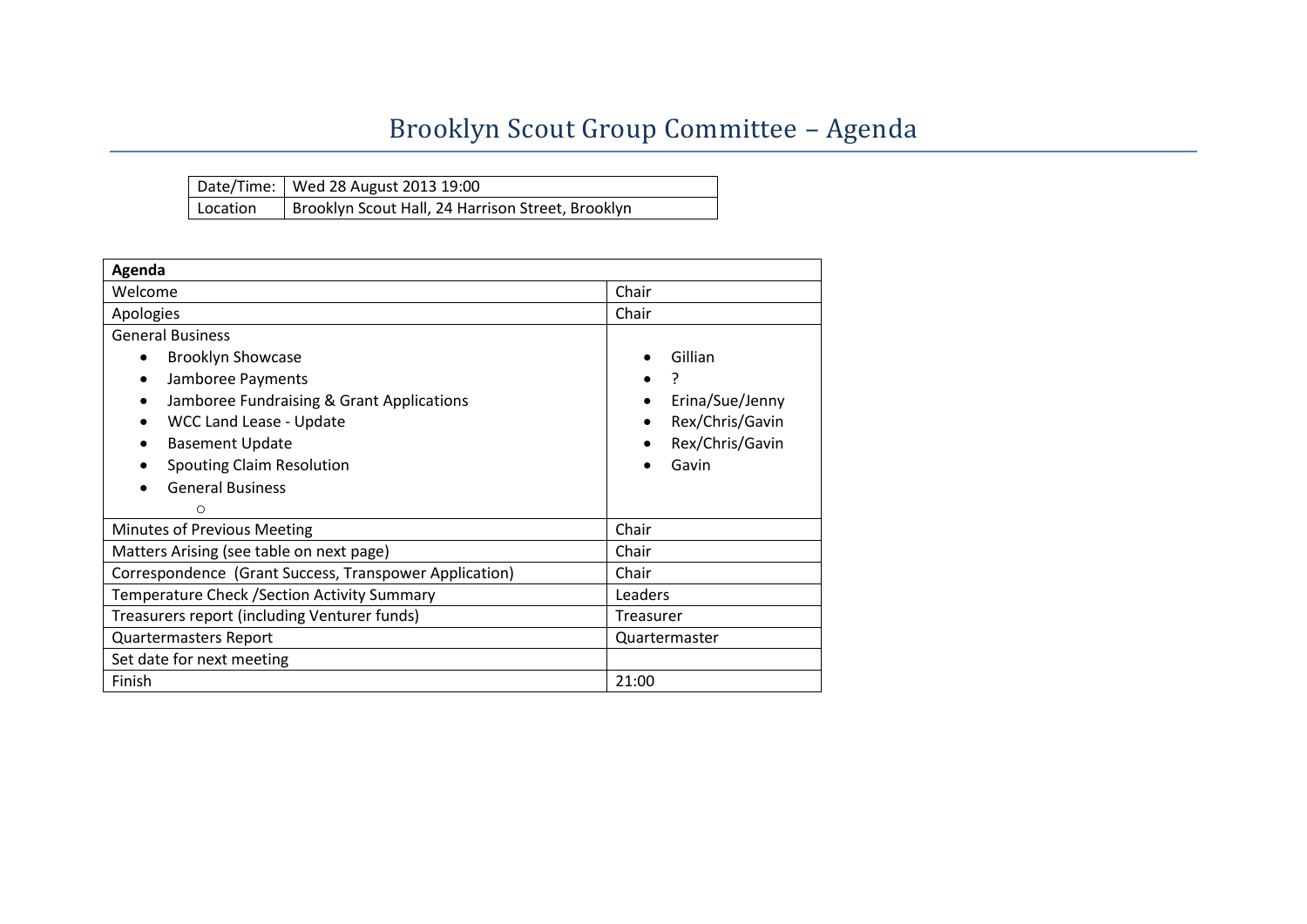|               |                      |                                                                                    |               |                 | <b>Current</b> |                    |
|---------------|----------------------|------------------------------------------------------------------------------------|---------------|-----------------|----------------|--------------------|
| Number   Date |                      | <b>Action</b>                                                                      | By whom       | By when         | status         | <b>Comment</b>     |
|               |                      | Confirm our interest in being in the Brooklyn Showcase and co-ordinate             |               |                 |                |                    |
| 13/43         |                      | 07/08/2013 a Brooklyn Scouts 'stand'                                               | Gillian       |                 | Open           |                    |
|               |                      | Ring Andrew as soon as he is back and ask him to communicate                       |               |                 |                |                    |
| 13/42         |                      | 07/08/2013 urgently to parents re jamboree payments                                | Gavin         | 12/08/2013 Open |                |                    |
|               |                      |                                                                                    | Chris and     |                 |                |                    |
| 13/41         |                      | 07/08/2013 Meet to discuss Treasurer role and most urgent actions                  | Jenny         | 16/08/2013 Open |                |                    |
|               |                      |                                                                                    | Chris and     |                 |                |                    |
|               |                      | To consider sponsoring any shortfall in a WINZ payment being made                  | Gavin with    |                 |                |                    |
| 13/40         |                      | 07/08/2013 for one child                                                           | Leader        | 28/08/2013 Open |                |                    |
| 13/39         | 07/08/2013 meetings  | Draft a policy for committee decisions that need to be made outside of             | Chris         | 28/08/2013 Open |                |                    |
|               |                      | Contact third-party spouting people (WCS) to discuss and understand                |               |                 |                |                    |
|               |                      | actual costs incurred, but if legal action is threatened, or if we are going       | Gavin and     |                 |                |                    |
| 13/38         |                      | 07/08/2013 to be liable for costs, to report back to the committee                 | Duane         | 16/08/2013 Open |                |                    |
| 13/37         | 07/08/2013           | Communicate basement cleanup activity                                              | Oliver        | 13/08/2013 Open |                |                    |
|               |                      | Contact National to update them on the lease negotiation discussions               |               |                 |                |                    |
|               |                      | we have initiated and confirm they are comfortable with Rex continuing             |               |                 |                |                    |
|               |                      | to progress this so that a new lease arrangement can be presented to               |               |                 |                |                    |
| 13/36         |                      | 07/08/2013 them quickly.                                                           | Gavin         | 16/08/2013 Open |                |                    |
|               |                      | Identify potential small trusts to approach and who to not approach for            |               |                 |                |                    |
|               |                      | grant applications for individuals for jamboree. Any applications                  |               |                 |                |                    |
| 13/35         |                      | 07/08/2013 prepared to be submitted via Erina to ensure co-ordination.             | Erina and Sue | 28/09/2013 Open |                |                    |
|               |                      | Draft a policy to clarify how jamboree fundraising money will be split,            |               |                 |                |                    |
|               |                      | calculate what's been raised and how many hours each Scout has                     |               |                 |                |                    |
|               |                      | already done, and develop a plan of potential next events by next                  |               |                 |                |                    |
| 13/34         |                      | 07/08/2013 meeting date.                                                           | Jenny         | 28/08/2013 Open |                |                    |
|               |                      |                                                                                    |               |                 |                | Carry forward      |
|               |                      | Finalise the amount to be put into the new venturer account, email this            |               |                 |                | discussions on the |
| 13/32         |                      | 19/06/2013 amount to committee, then organise with Mel to set up the account       | Oliver / Mel  | 31/07/2013 Open |                | firewood part      |
| 13/28         |                      | 19/06/2013 Advise dates of any activities to any of Chris, Oliver, David or Andrew | All           | Ongoing         | Open           |                    |
|               |                      | Subgroup to draw up a policy around hall hire and use and seek                     |               |                 |                |                    |
|               |                      | Andrew's help with checking out insurance implications if there appear             | Erina and     |                 |                |                    |
| 13/27         | 19/06/2013 to be any |                                                                                    | Donald        | 28/09/2013 Open |                |                    |
|               |                      | Write up story about basement refurb and get David to publish on                   |               |                 |                |                    |
| 13/24         | 19/06/2013 website   |                                                                                    | Gillian       | 19/07/2013 OPEN |                |                    |